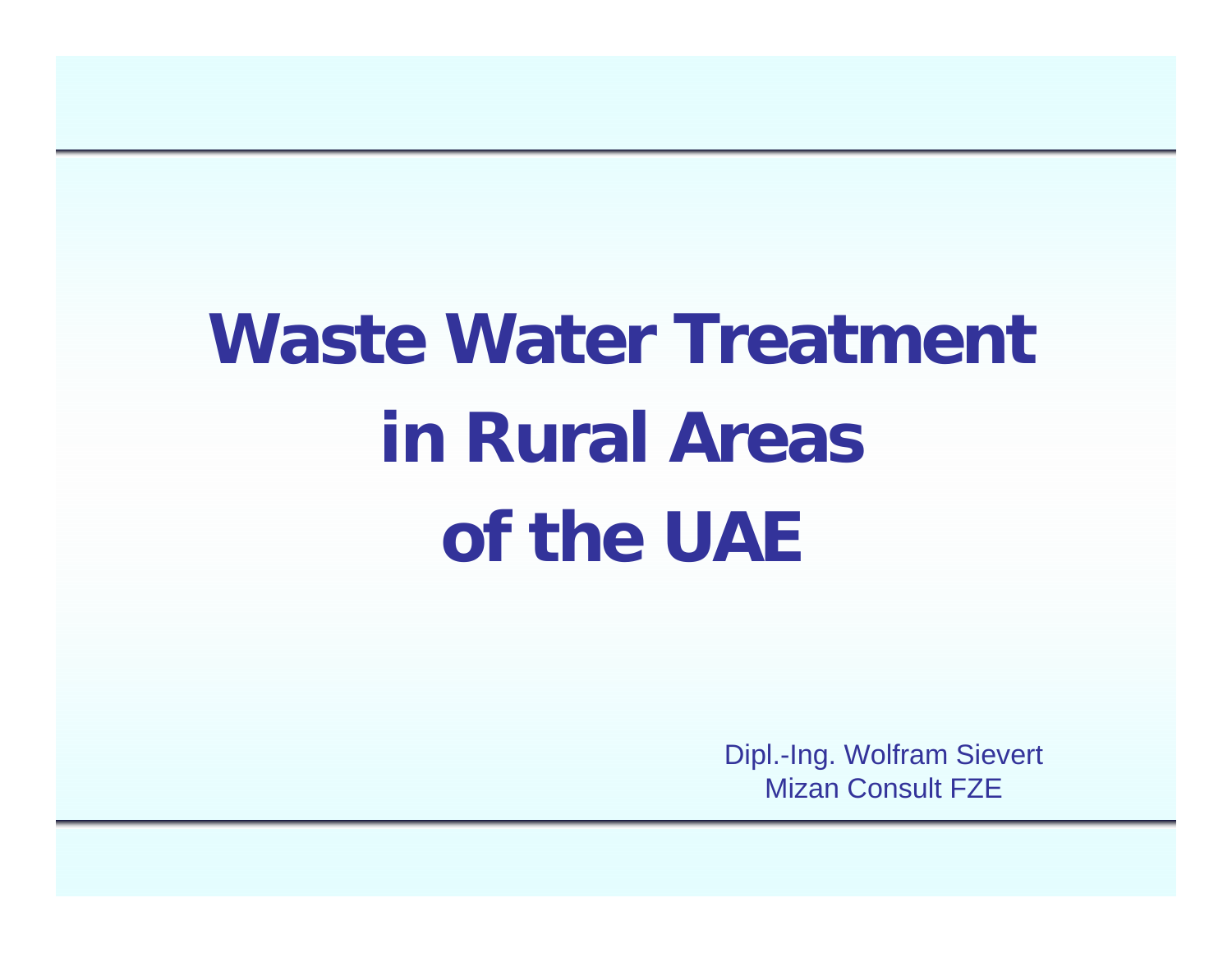# **Content**

- Current Situation of sewage disposal
- Central De-central treatment
- Technologies for sewage treatment
- $\bullet$ Comparison of Technologies
- Proposal for a village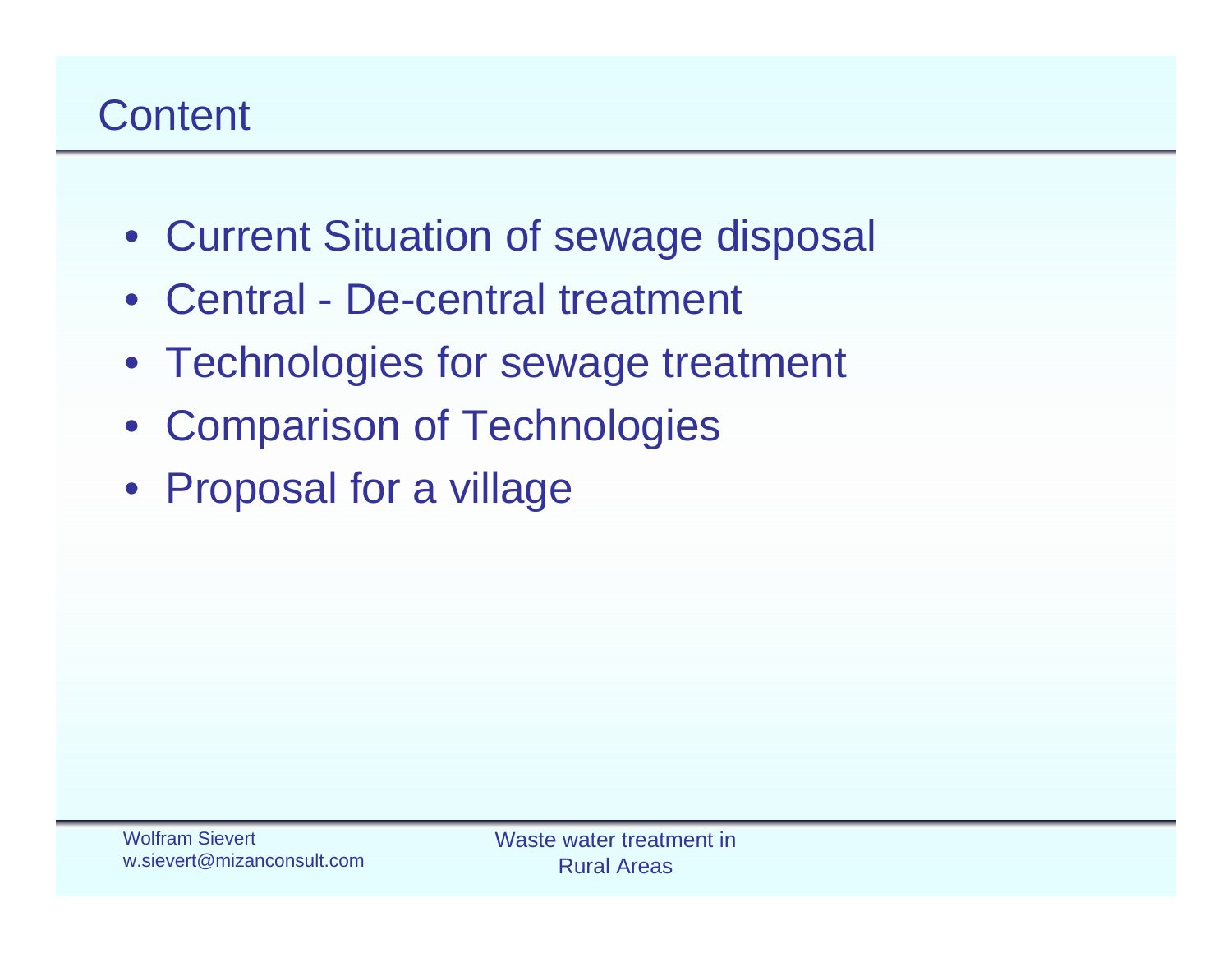# Current Situation

# Septic tanks with soak-away

- $\bullet$ Each villa equipped with septic tank
- $\bullet$  Pre-treated Sewage soaks into the ground
- $\bullet$ Sludge disposed by tankers

#### Disadvantages:

- •Contamination of ground water
- •Waste of water, no reuse
- $\bullet$ Health risk
- •Disturbance of tenants (odour, spills, trucks)
- •Out-of-date technology





# => Sewage Treatment and Reuse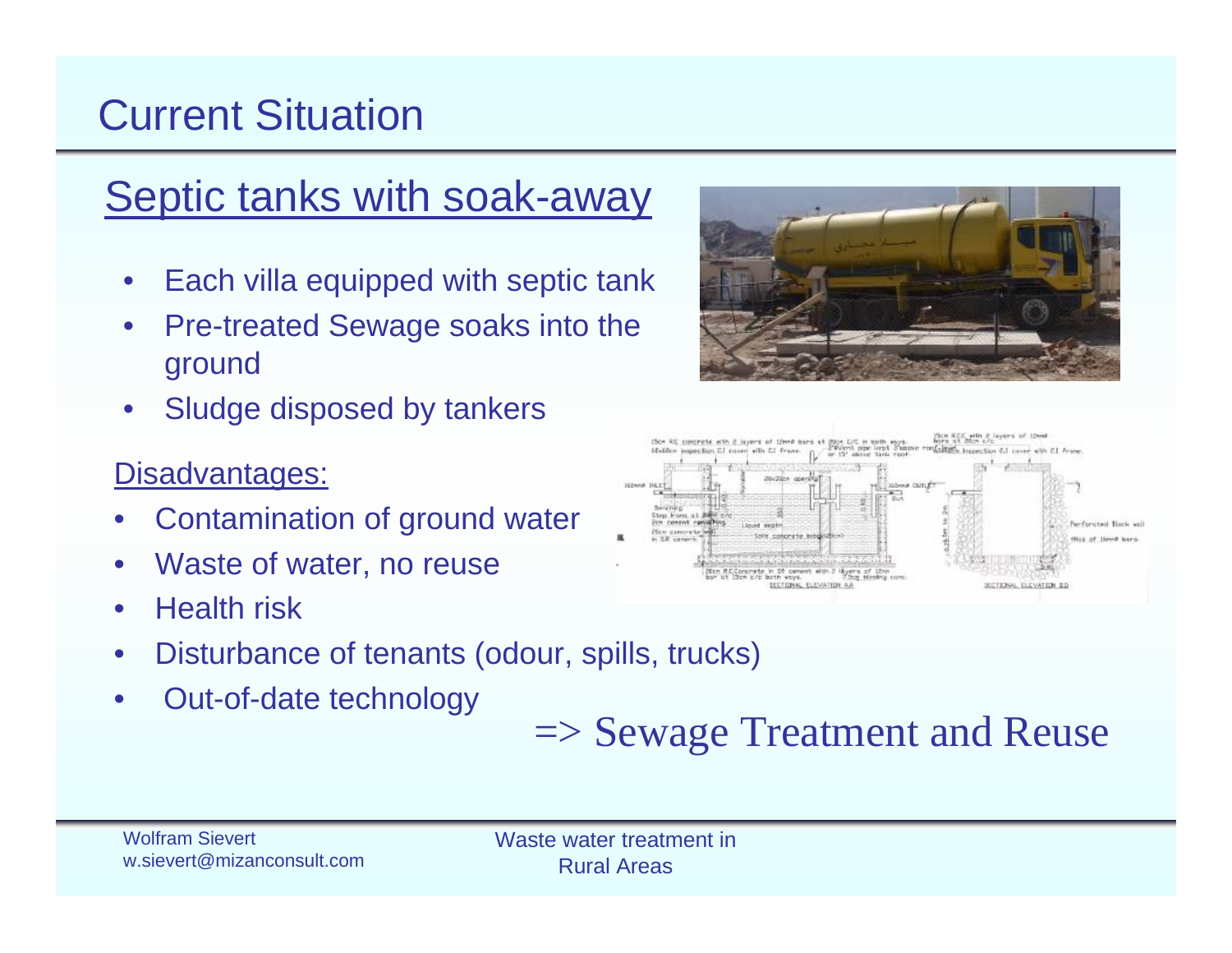#### Central – De-central sewage treatment

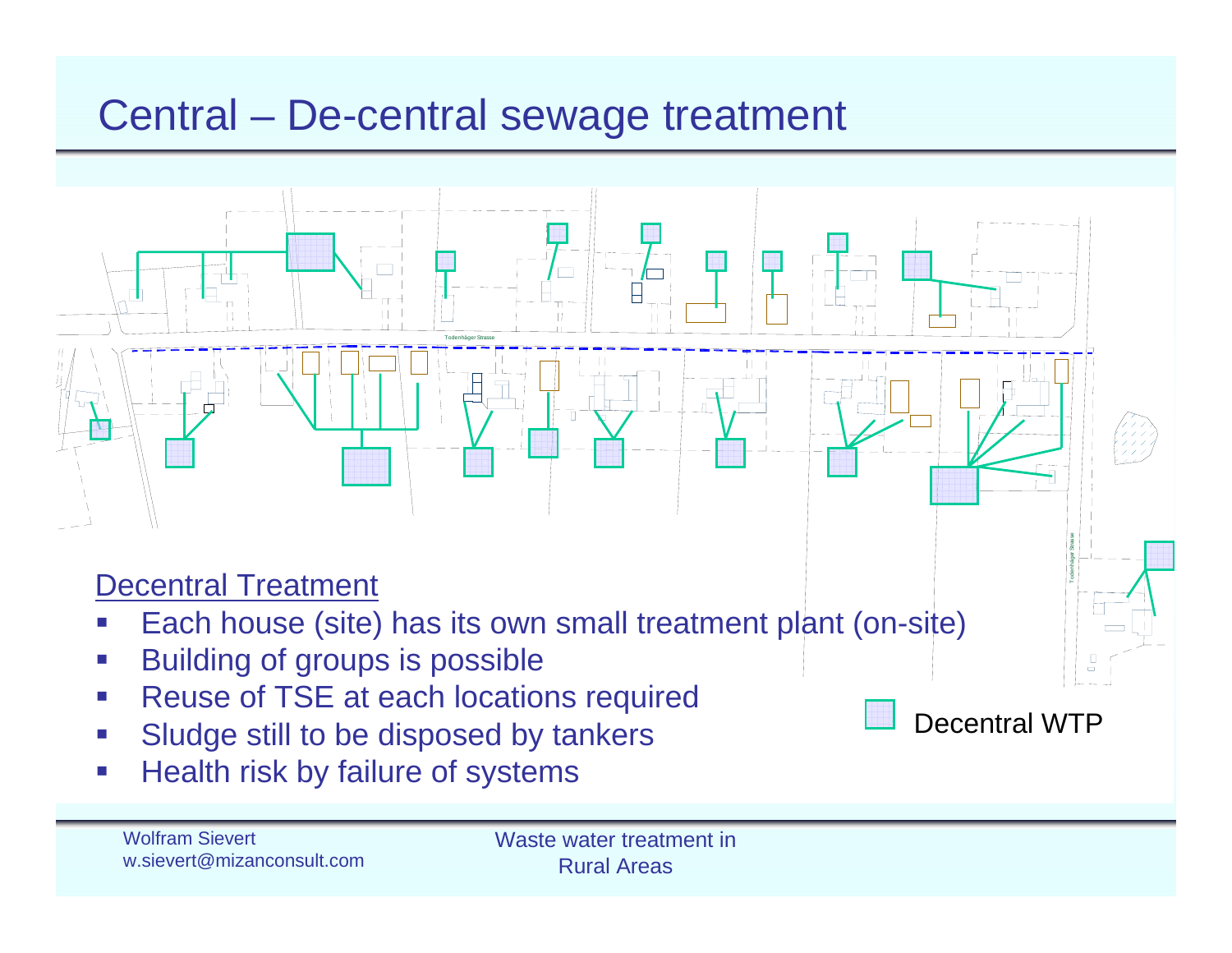### Central – De-central sewage treatment



Water reuse in farms or public areas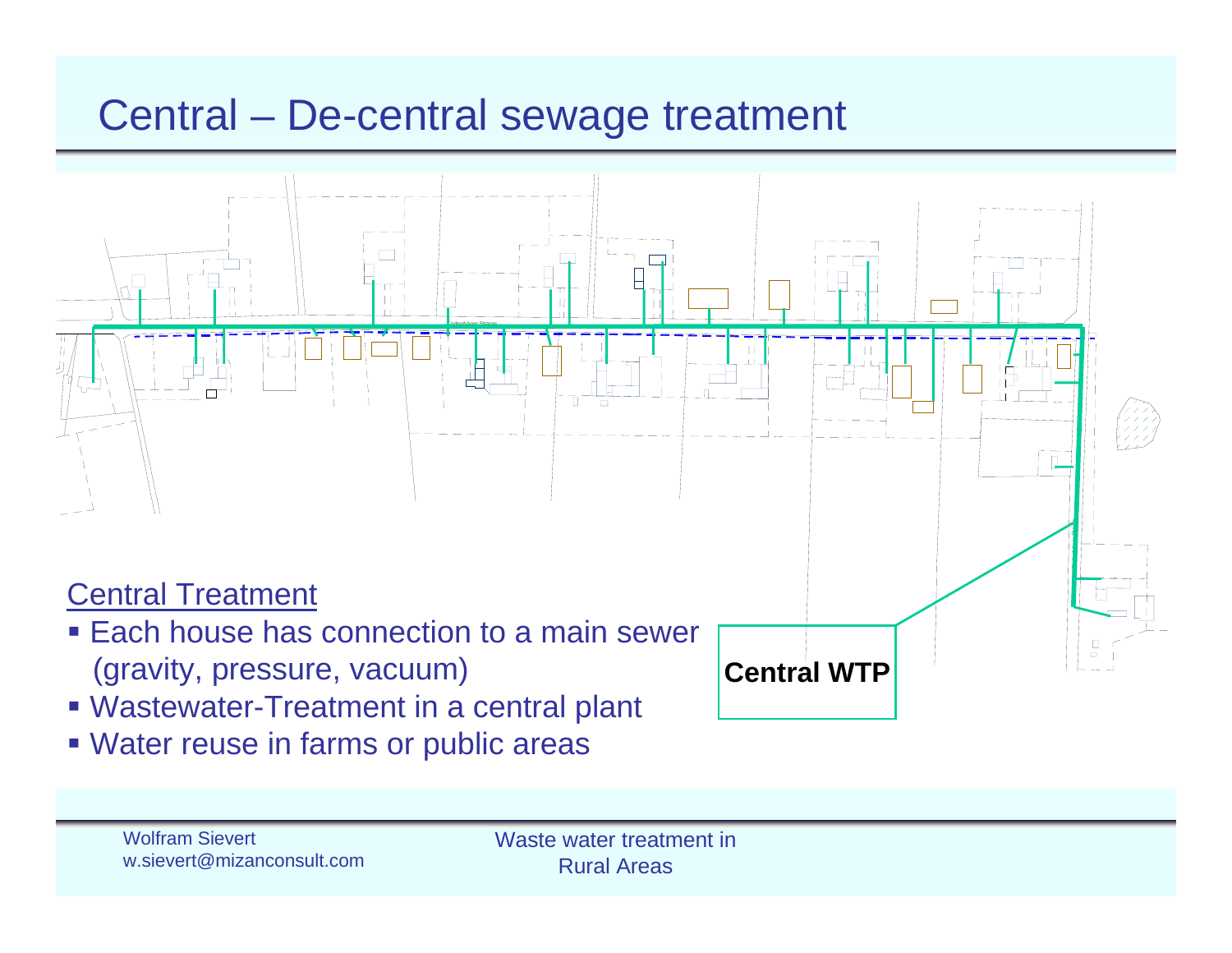#### Technologies for sewage treatment

# Reed Bed, single villa







Wolfram Sievertw.sievert@mizanconsult.com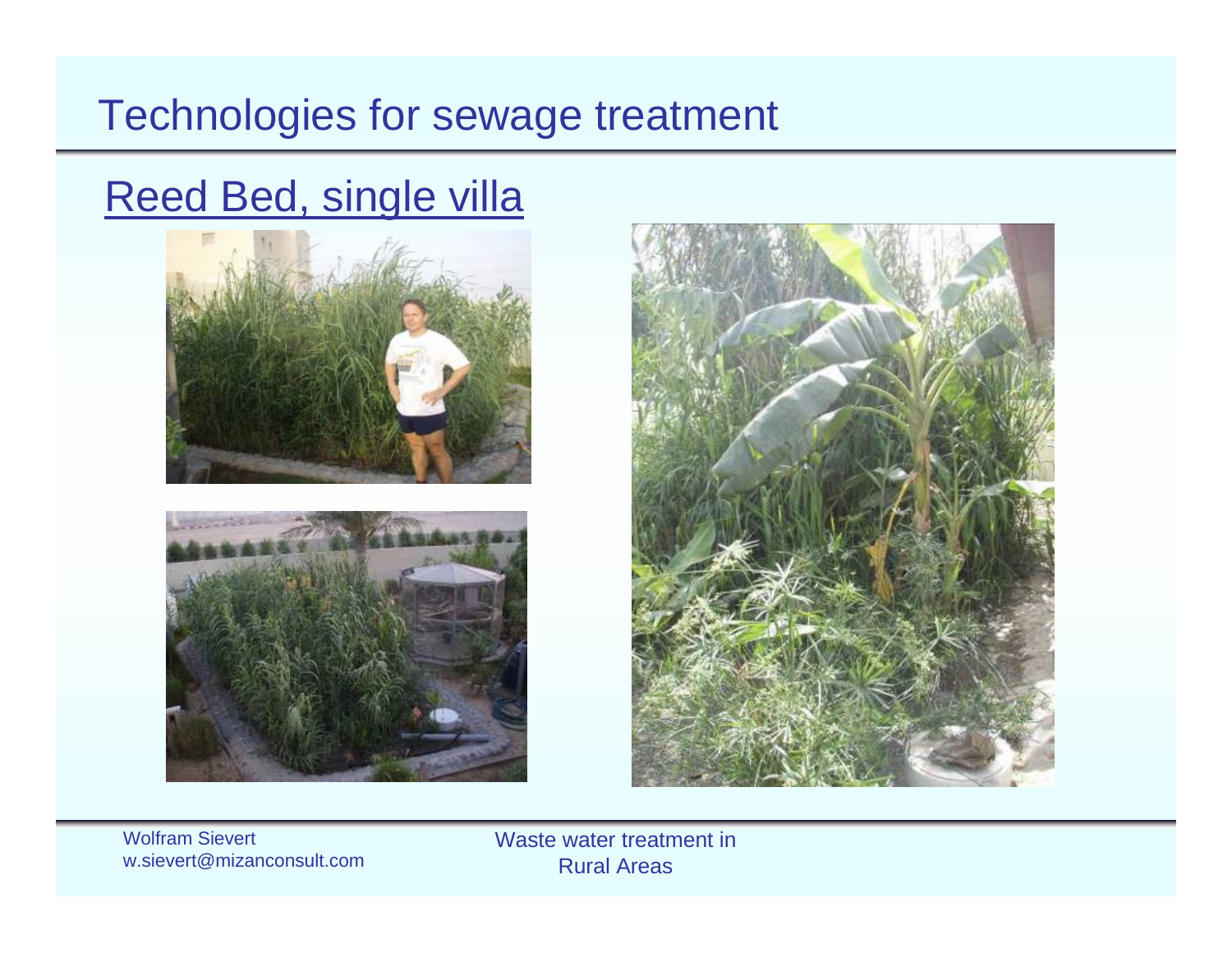#### Technologies for sewage treatment

### Reed Bed, small village



Wolfram Sievertw.sievert@mizanconsult.com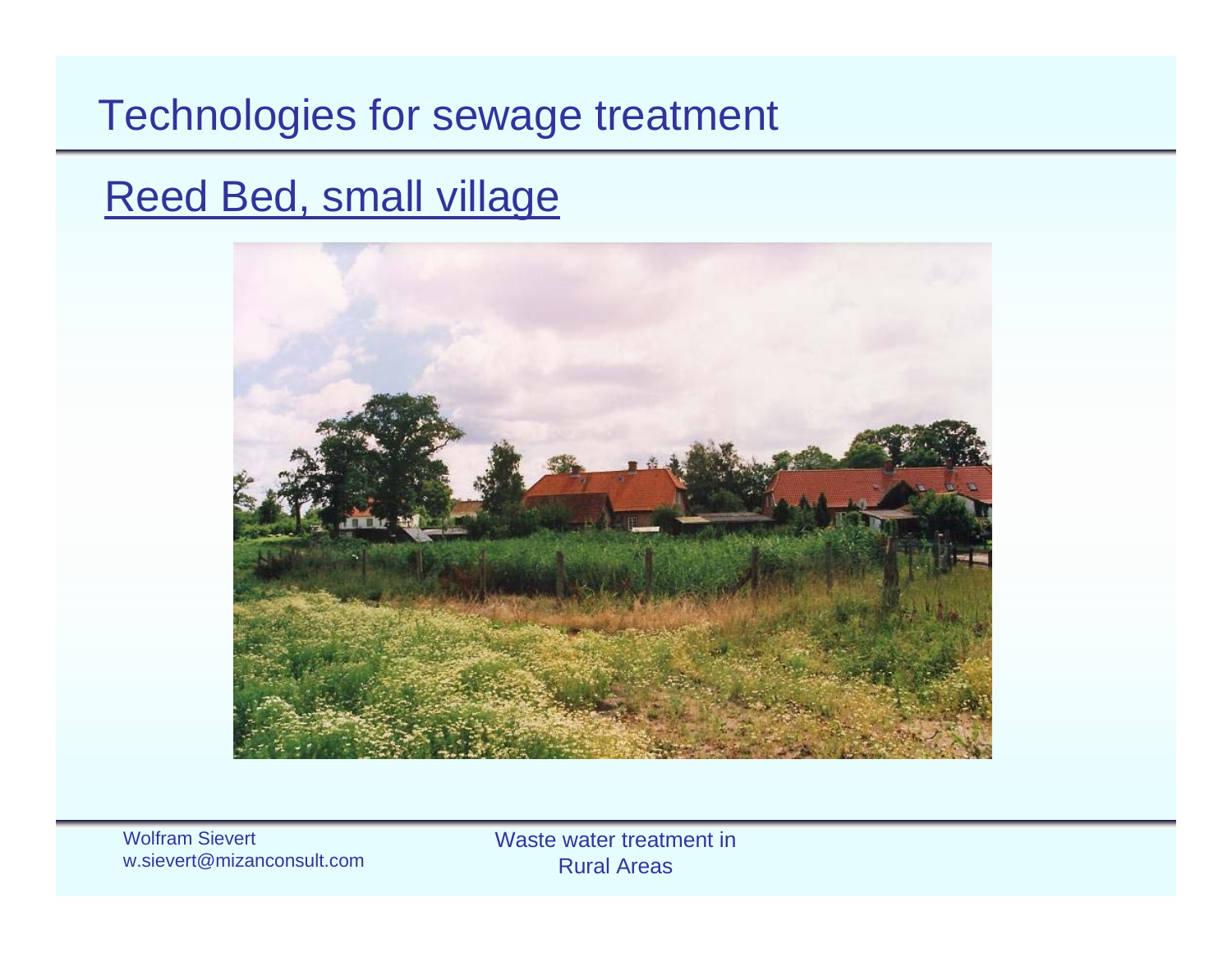# Comparison of Technologies

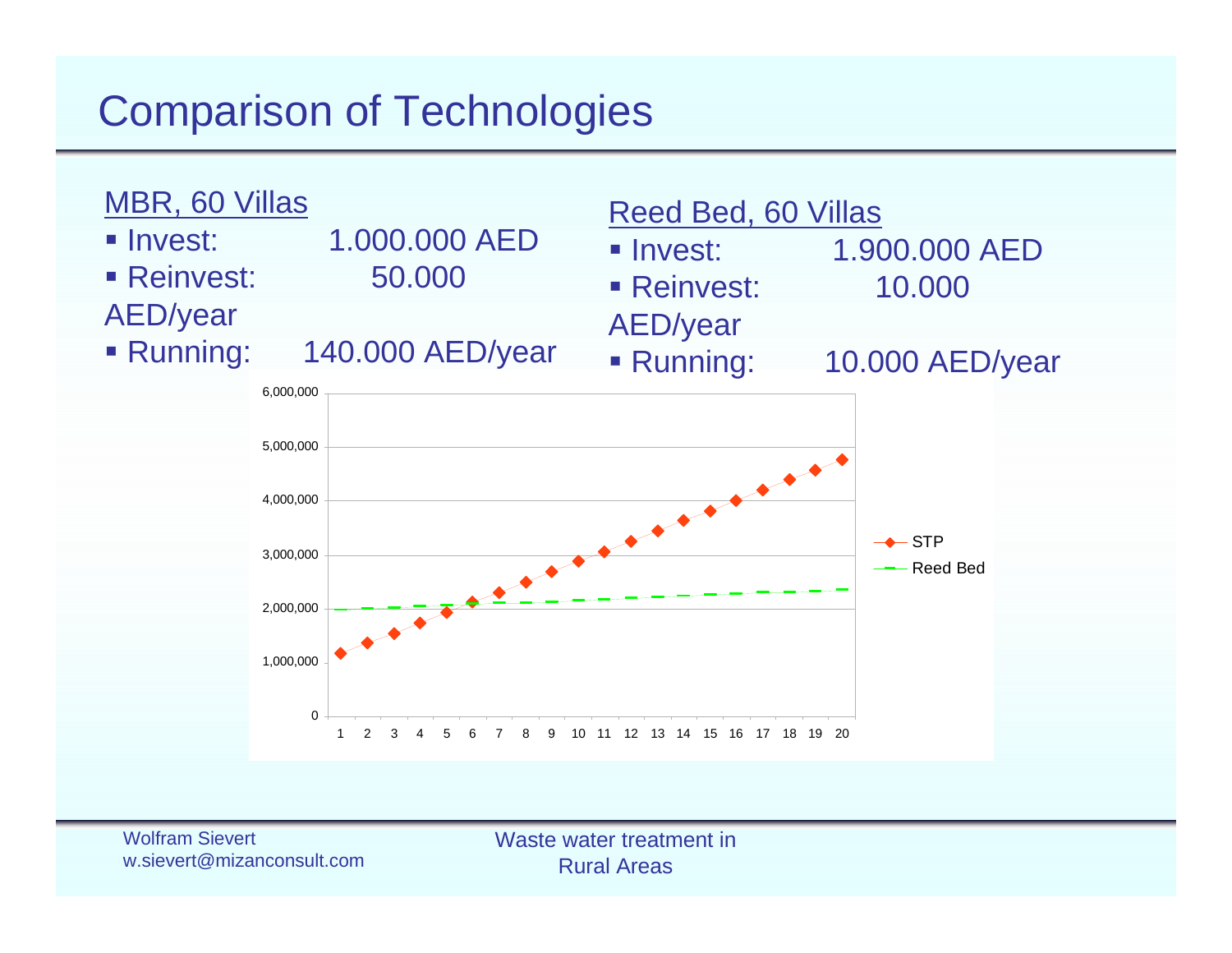### Advantages Reed Beds

- **Easy to maintain (Operator job for local people)**
- **Long lasting system (>25 years)**
- Use of local material/local plants (Conservation)
- **Example 1 Low or no energy consumption**
- **No problems by pause times or under loading**
- **Example 2 Creation of greenery/habitat**
- **If several systems, central reuse of biomass**

# BUT: 2-5 m²/PERSON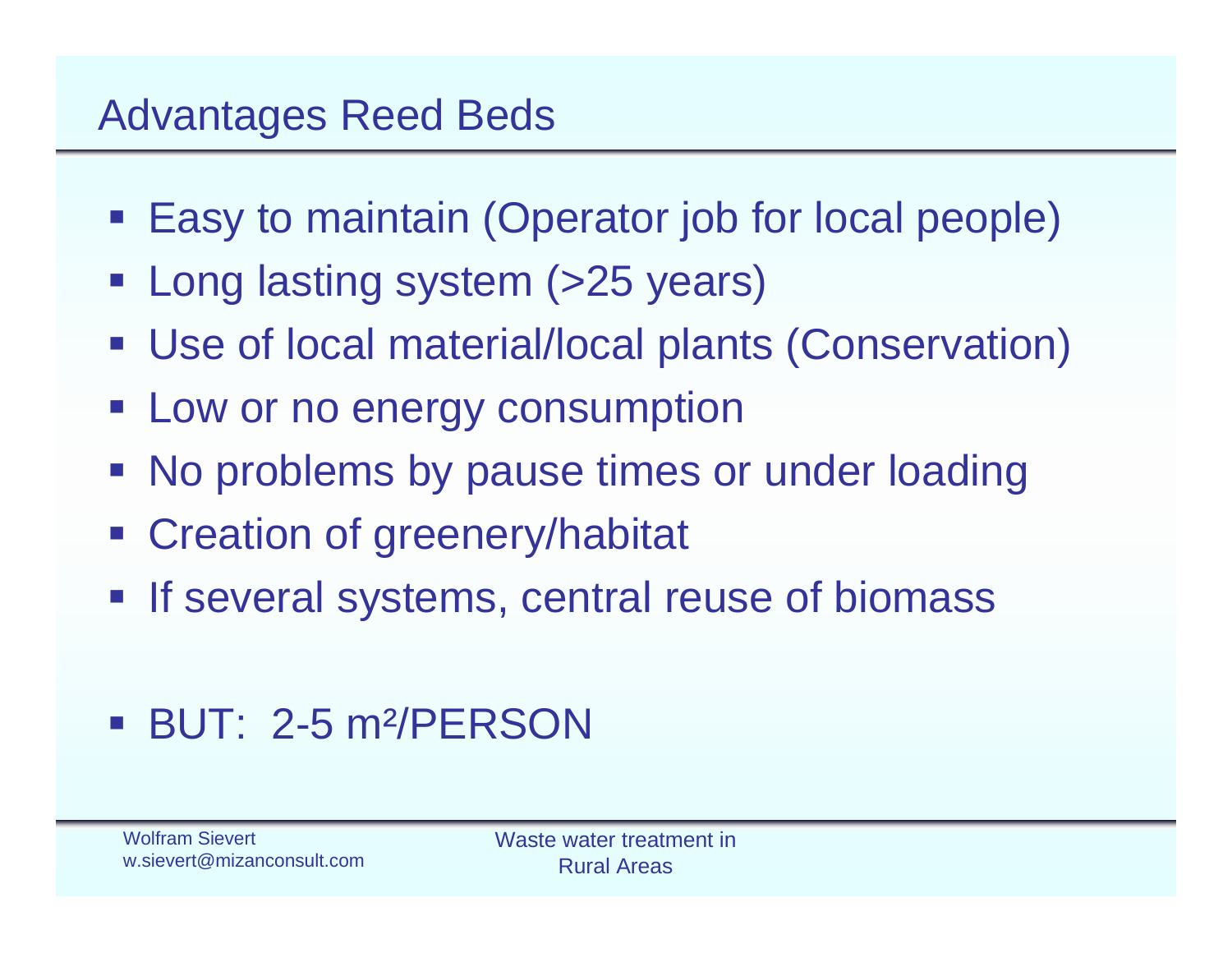## Proposal for a village (60 villas, 130 m3)

- Gravity sewer network (PVC-U, DN 150, 0.75%)
- Grinder Pump Station (RCC, 20 m<sup>3</sup>)
- Reed Bed Treatment System (3200 m<sup>2,</sup> 8 basins)
- TSE pump station (RCC, 20 m<sup>3</sup>, solar PV)
- Farm/roadside Irrigation (500 Palm trees)